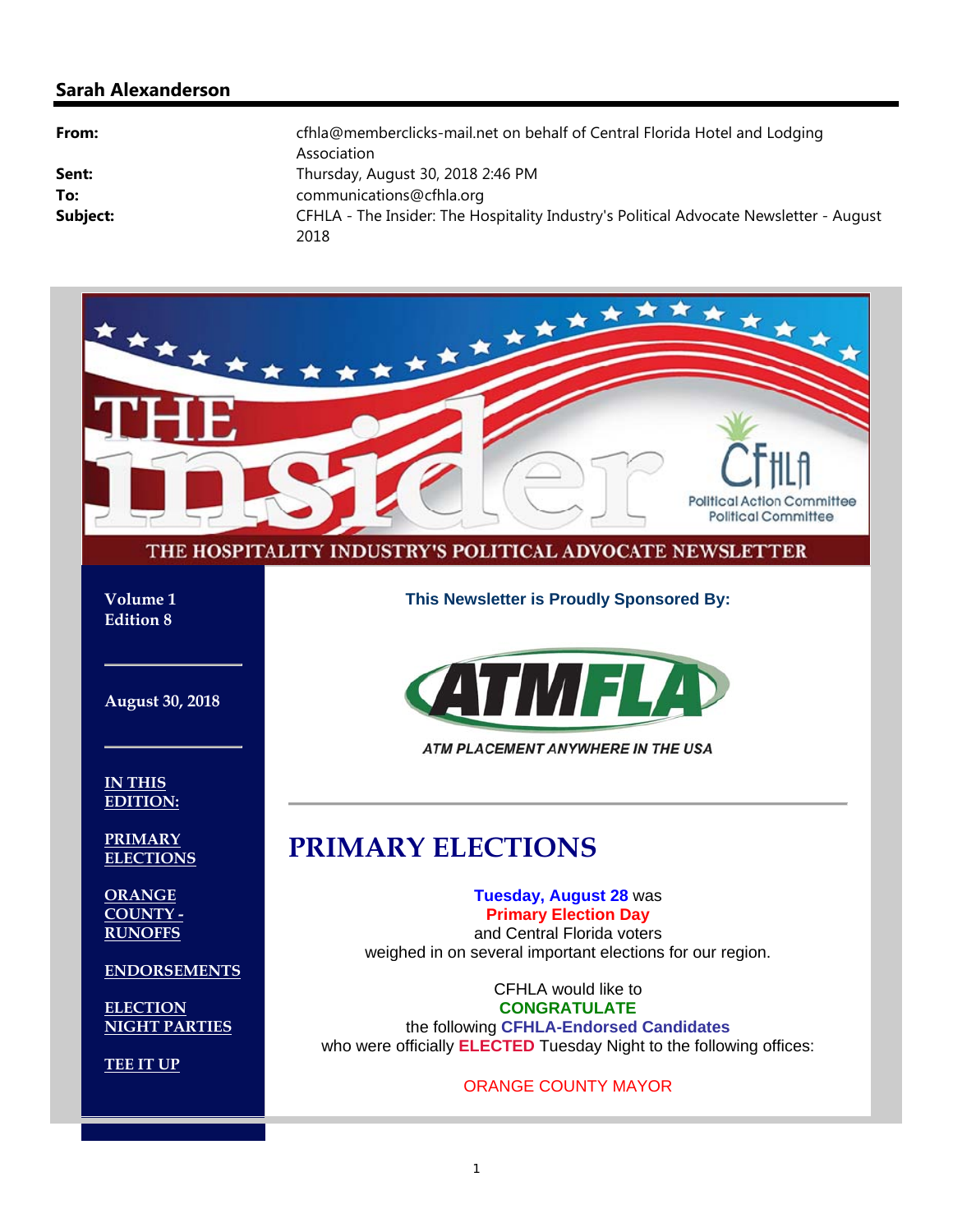**BRACY** 

**COFFEE CLUB**

**RELATED LINKS**

**LINKS OF INTEREST**

**Florida Governor Rick Scott**

**State of Florida Senate**

**State of Florida House of Representatives**

**Orange County**

**Osceola County**

**Seminole County**

**City of Orlando**

**City of Kissimmee**

**City of Sanford**

#### **JERRY DEMINGS**

ORANGE COUNTY COMMISSION, DISTRICT 6

**VICTORIA SIPLIN (Incumbent)** 

ORANGE COUNTY SCHOOL BOARD, DISTRICT 3

**LINDA KOBERT (Incumbent)** 

ORANGE COUNTY SCHOOL BOARD, DISTRICT 6

**KAREN CASTOR DENTEL** 

ORANGE COUNTY SCHOOL BOARD CHAIR

**TERESA JACOBS**

Additionally, CFHLA is pleased to report that the **CFHLA-endorsed "One Mill"** to support Orange County Public Schools was renewed by Orange County voters with **83.5% of the vote**!

CFHLA would like to **CONGRATULATE**  the following **CFHLA-Endorsed Candidates** who were **victorious** in their Tuesday Night primaries and will advance to a "Run Off" in the **GENERAL ELECTION**  on **Tuesday, November 6**:

FL HOUSE, DISTRICT 50

**RENE "COACH P" PLASENCIA (R- INCUMBENT)** 

SEMINOLE COUNTY COMMISSION, DISTRICT 2

**JAY ZEMBOWER (R)** 

OSCEOLA COUNTY COMMISSION, DISTRICT 2

**VIVIANA JANER (D - Incumbent)** 

OSCEOLA COUNTY COMMISSION, DISTRICT 4

**CHERYL GRIEB (D - Incumbent)**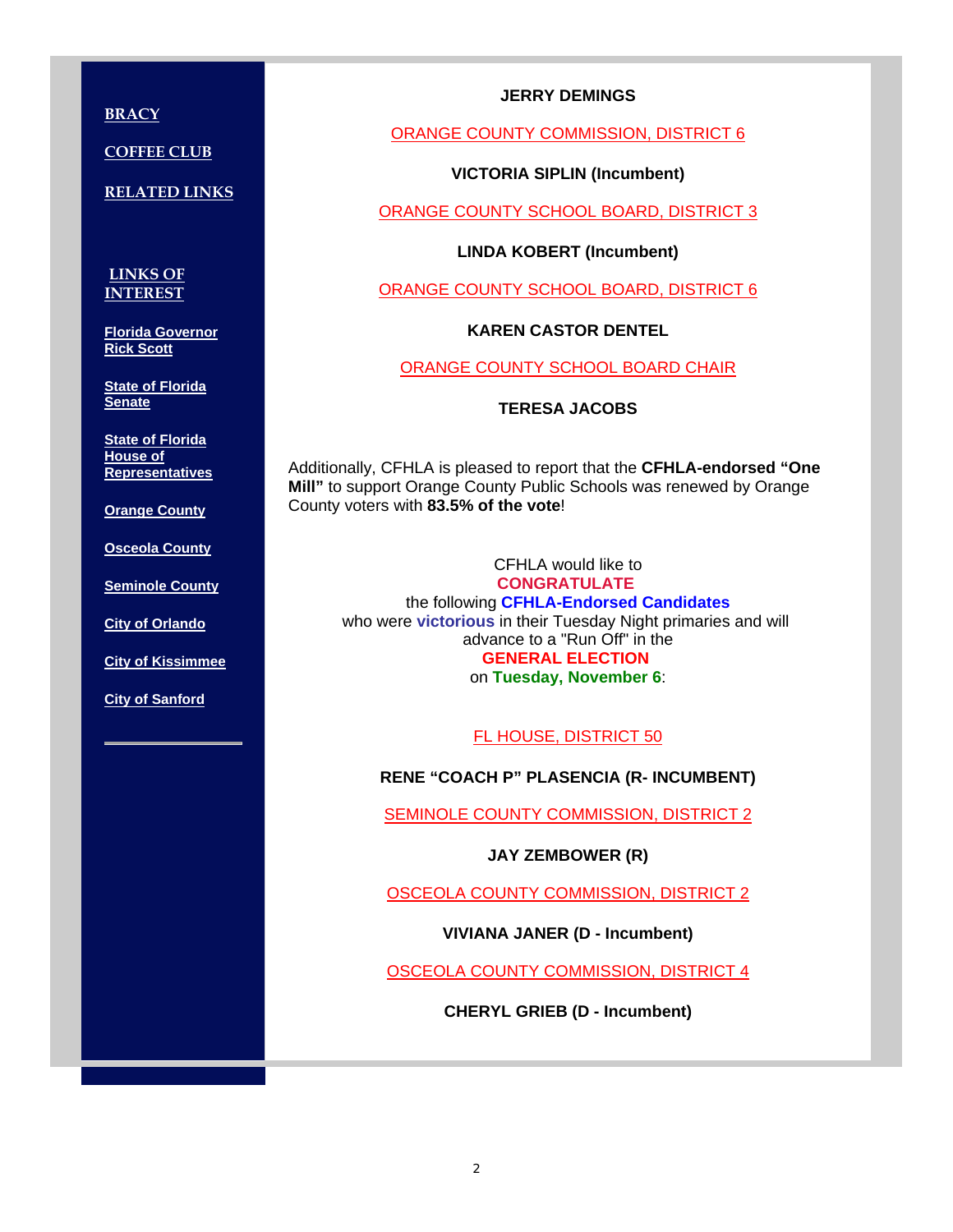### **ORANGE COUNTY - RUNOFFS**

In a number of Orange County races, no candidates were able to achieve the 50% + 1 vote needed to secure Election on Tuesday night.

In the following races, the **following top two vote-earning candidates** from the August 28 Primary Election will "face-off" on the **November 6 General Election Ballot**:

**Orange County Commission, District 2:** 

**Patricia Rumph: 30.09%**

**Christine Moore: 28.48%**

Orange County Commission, District 3:

**Pete Crotty: 22.23%**

**Mayra Uribe: 28.20%**

Orange County Commission, District 4:

**Susan Makowski (CFHLA-Endorsed): 35.05%**

**Maribel Cordero: 21.20%**

**Orange County School Board, District 2:** 

**Johanna Lopez: 34.40%**

**David Grimm: 20.62%**

**Orange County School Board, District 7:** 

**Melissa Byrd: 45.33%**

**Eric Schwallbach: 22.97%**

### **ENDORSEMENTS**

Following Tuesday's Primary Election, the **CFHLA-PAC and PC Boards of Directors** met earlier today to review election results and make a number of new endorsement decisions. The CFHLA-PAC proudly adds the following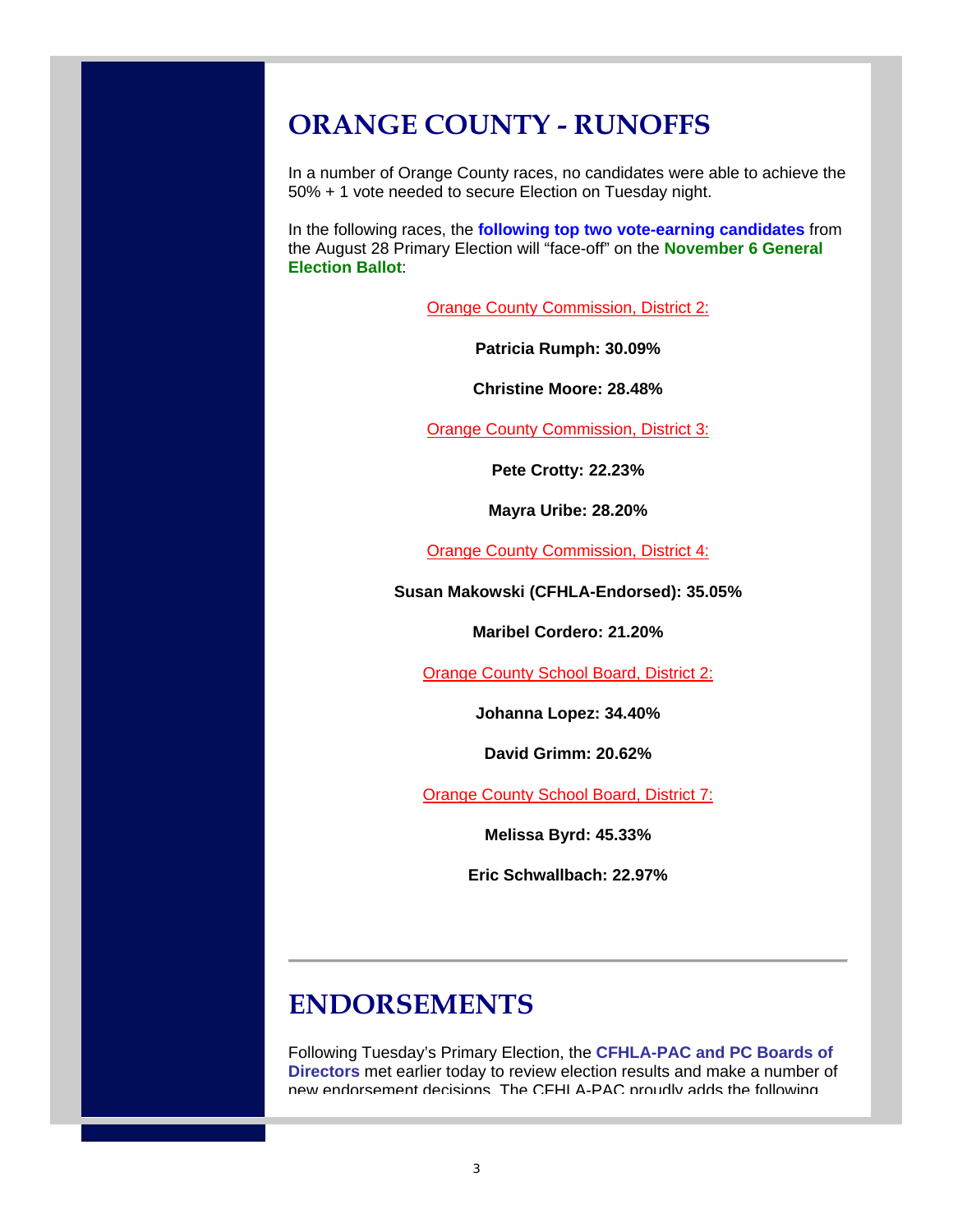support of these individuals in the **November 6 General Election**:

ORANGE COUNTY COMMISSION, DISTRICT 3

#### **PETE CROTTY**

ORANGE COUNTY SCHOOL BOARD, DISTRICT 7

**MELISSA BYRD**

FL HOUSE, DISTRICT 47

**STOCKTON REEVES**

FL SENATE, DISTRICT 18

**DANA YOUNG**

FL SENATE, DISTRICT 36

**MANNY DIAZ, JR.**

To review all CFHLA-PAC endorsed candidates, please **click here**.

#### **ELECTION NIGHT PARTIES**

CFHLA continued an **Election Night tradition** on Tuesday, with several PAC Board Members joining CFHLA Staff for a **"victory tour"** of a number of **"Election Night Parties"** for **CFHLA-PAC endorsed candidates.**

CFHLA representatives attended events hosted by **Orange County Mayor-Elect Jerry Demings** and **Orange County School Board Chair-Elect Teresa Jacobs**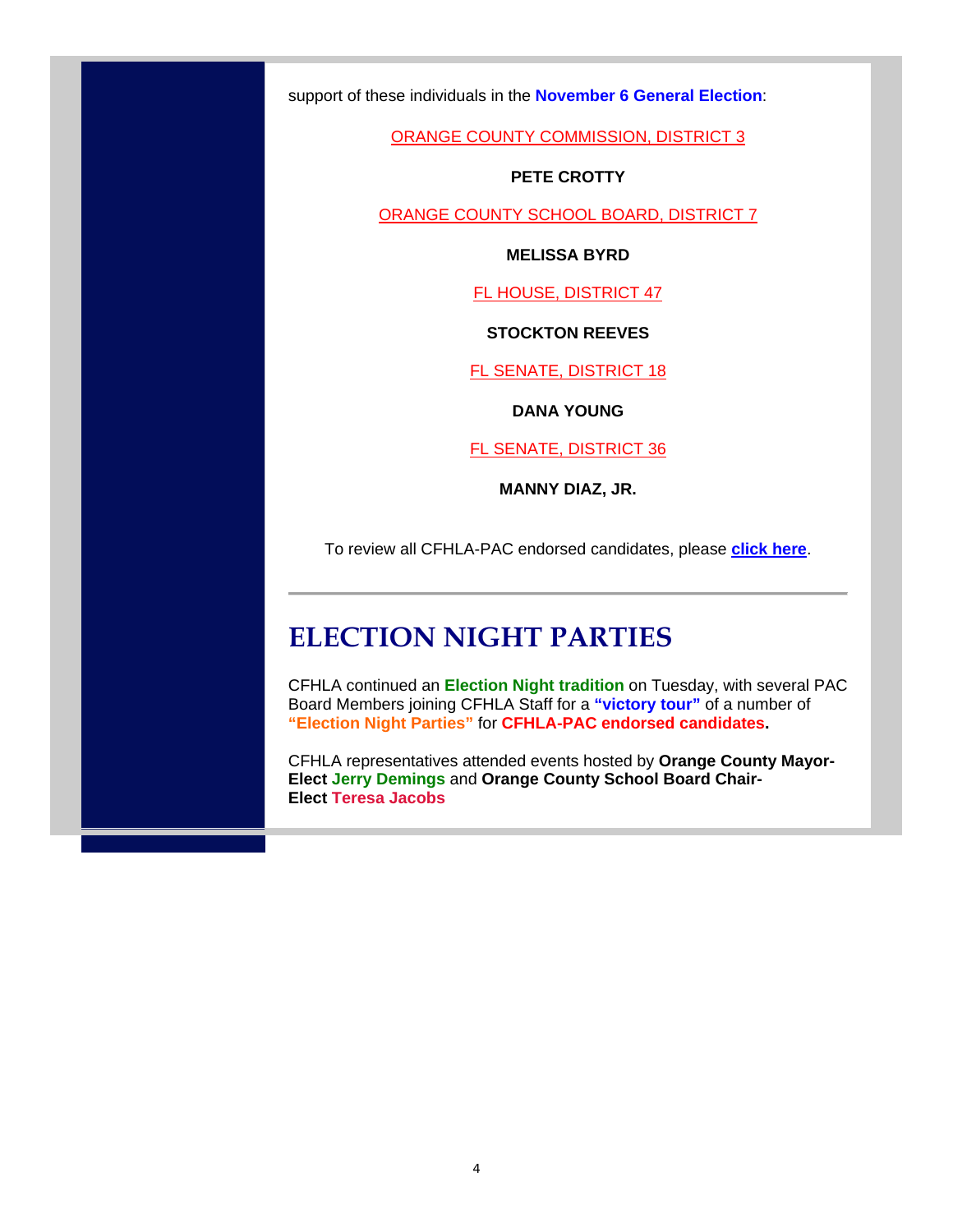

CFHLA Board Member Jeff Swirsky, General Manager of the Holiday Inn Resort Orlando Lake Buena Vista, CFHLA Board Member Duane Winjum, General Manager of the Melia Orlando Suite Hotel, Orange County Mayor-Elect Jerry Demings, CFHLA Board Member Jay Leonard, General Manager of the Wyndham and Wyndham Garden Lake Buena Vista Disney Springs Resort Area and CFHLA Board Chairman Fred Sawyers, Complex General Manager of the Walt Disney World Swan and Dolphin Resort



CFHLA VIP Member Michael Hanley of Wealth Management Strategies of Central Florida, CFHLA Board Member Jeff Swirsky, General Manager of the Holiday Inn Resort Orlando Lake Buena Vista, CFHLA Silver Partner Ron Silveira of F.P.I.S., Inc. Brochure Distribution & Travel Marketing, CFHLA Board Member Jay Leonard, General Manager of the Wyndham and Wyndham Garden Lake Buena Vista Disney Springs Resort Area, CFHLA Board Chairman Fred Sawyers,

Complex General Manager of the Walt Disney World Swan and Dolphin Resort, CFHLA VIP Member Maureen Haggerty of Spinout Guest Laundries, Inc., Orange County School Board Chair-Elect Teresa Jacobs, CFHLA President / CEO Rich Maladecki and CFHLA Board Member Duane Winjum, General Manager of the Melia Orlando Suite Hotel

CFHLA thanks **Earls Kitchen & Bar at the Mall at Millenia** for hosting the group for a pre-Election Night tour gathering and **Steven Jamieson** of the **Mall at Millenia** for serving as the "food sponsor."

Additionally, CFHLA salutes **Board Member Ross Burke**, General Manager of the **Blue Heron Beach Resort** for providing charter van transportation.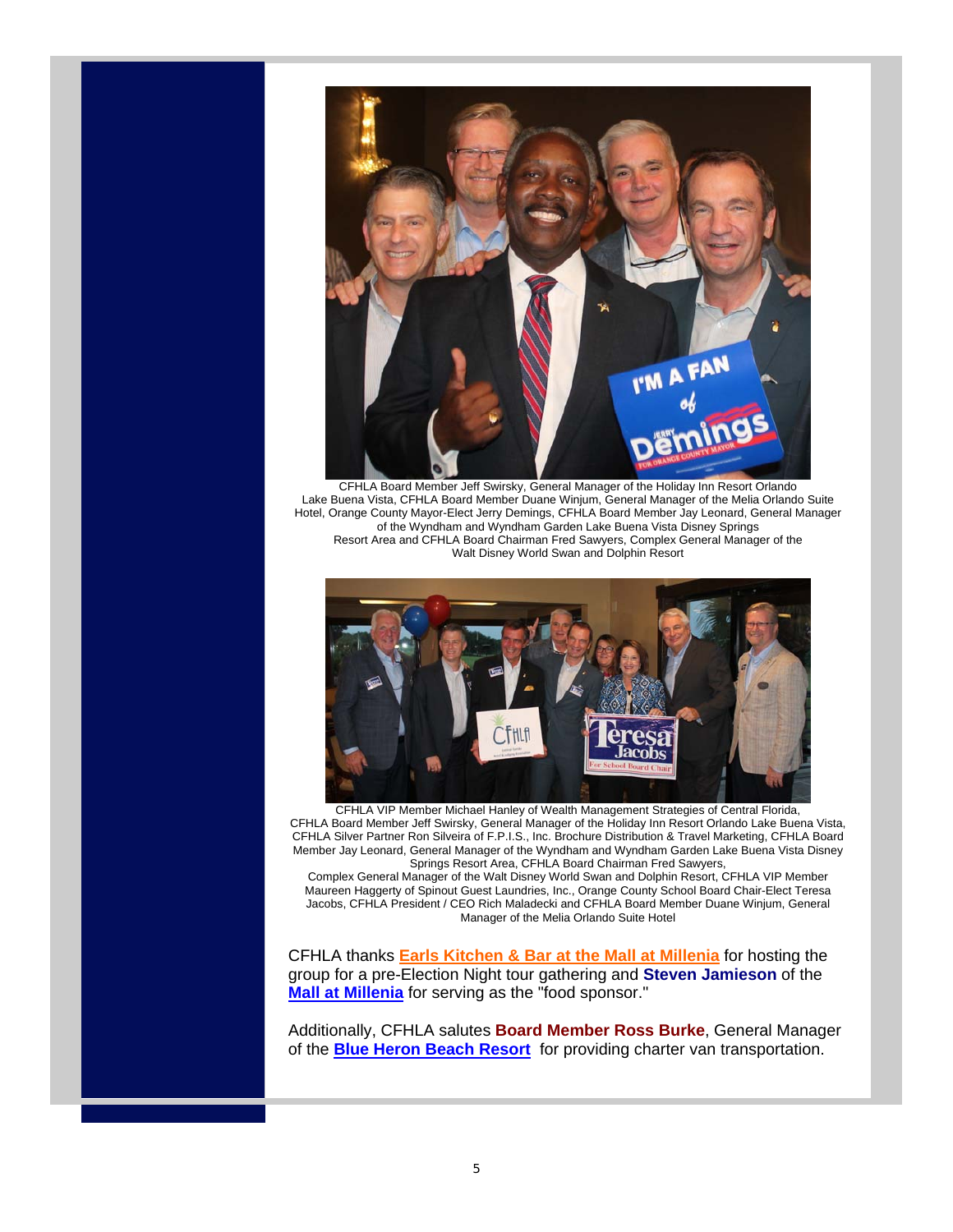## **TEE IT UP**

Join over **100 prominent Elected Officials and Hospitality executives** on **Thursday, September 20** at **Celebration Golf Club** for the CFHLA Political Committee's **"Tee It Up for Tourism" Golf Outing and Luncheon** presented by **Spinout Guest Laundries, Inc.**

This annual fundraising activity for the CFHLA-PC will begin with a **12 Noon** networking luncheon featuring Keynote Speaker and **"Tourism Champion," State Representative Rene "Coach P" Plasencia** (House District 50).

Following lunch, the golf outing will commence with a **1:15 PM "shotgun start**" on the popular Celebration Golf Club course.

The CFHLA-PC salutes the following **hole sponsors** for this year's event:









Additionally, a **"Roving Beverage Cart"** featuring complimentary beer will once again be provided courtesy of:

> **GRAY ROBINSON ATTORNEYS AT LAW**

# **ARC**

On **Monday, September 17**, the **Orange County Application Review**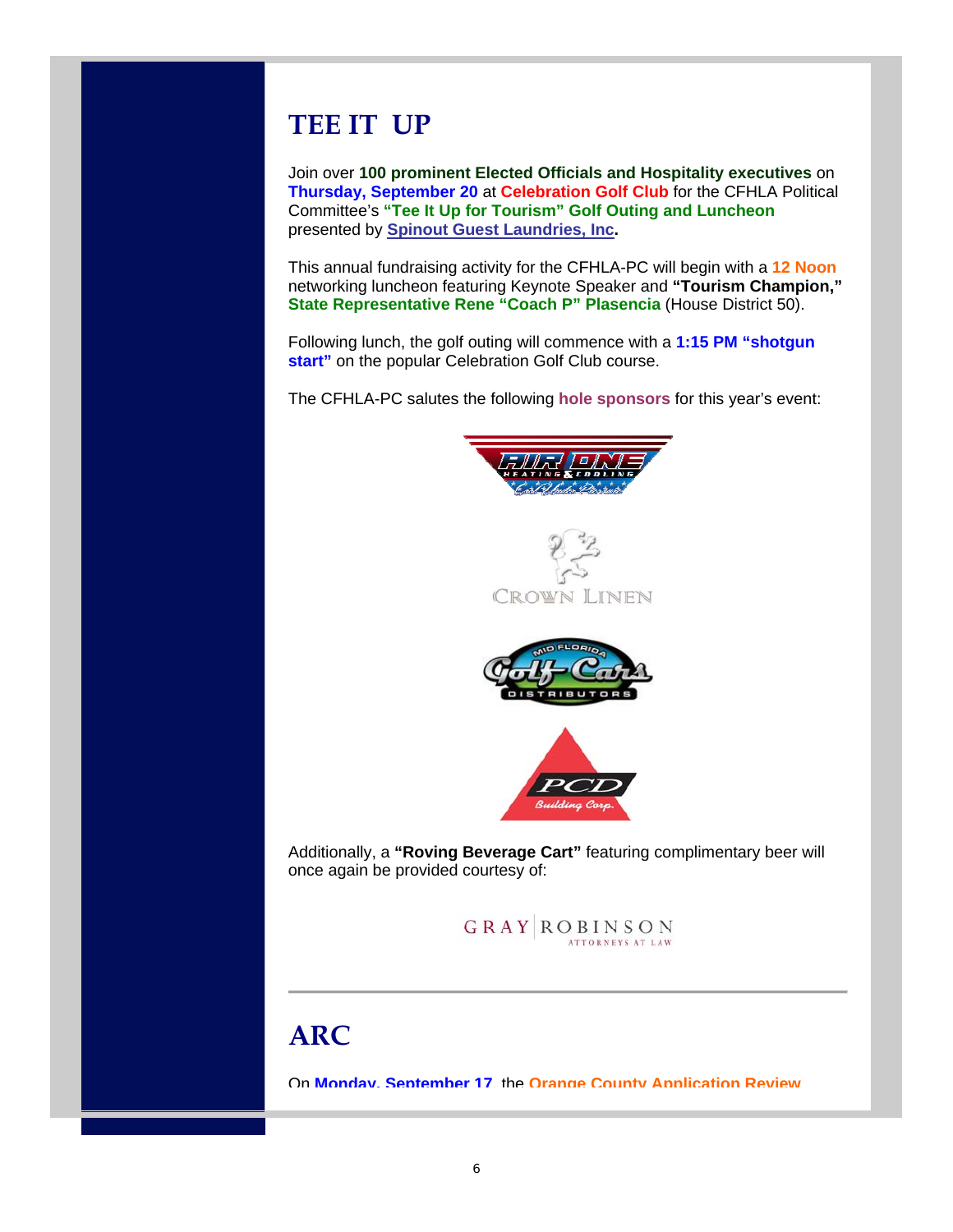for capital projects.

The **OnePULSE Foundation** is seeking approximately \$10 Million for the design and land acquisition funding in the area near the Pulse site.

The **Orlando Ballet** is seeking \$4 million to complete their new headquarters project in **Loch Haven Park**, that, if approved, will go alongside the late Harriett Lake's \$5 million contribution to the project.

If approved by the **Application Review Committee**, both projects would then need to be supported by Orange County's Tourist Development Council and then would seek final approval by the Board of County Commissioners.

The following CFHLA Board Members serve on Orange County's Application Review Committee:

**Ross Burke - Blue Heron Beach Resort**

**Brian Comes - Hyatt Regency Orlando**

**Jon McGavin - Ritz-Carlton Orlando, Grande Lakes**

**Louis Robbins - Key Performance Hospitality Management**

# **BRACY**

On Wednesday, August 8, State Senator and longtime CFHLA ally, **State Senator Randolph Bracy**, visited with the **CFHLA Governmental Affairs Committee**. This meeting was held at the **Citrus Club in Downtown Orlando**, hosted by the **American Resort Development Association (Thank You, Justin Vermuth and Chris Stewart)**.

Senator Bracy discussed a number of Hospitality Industry priorities with the GA Committee including preserving the integrity of the Tourist Development Tax and the importance of **Visit Orlando** to the region's economy, in addition to an engaging discussion on important **2018 Central Florida electoral races**.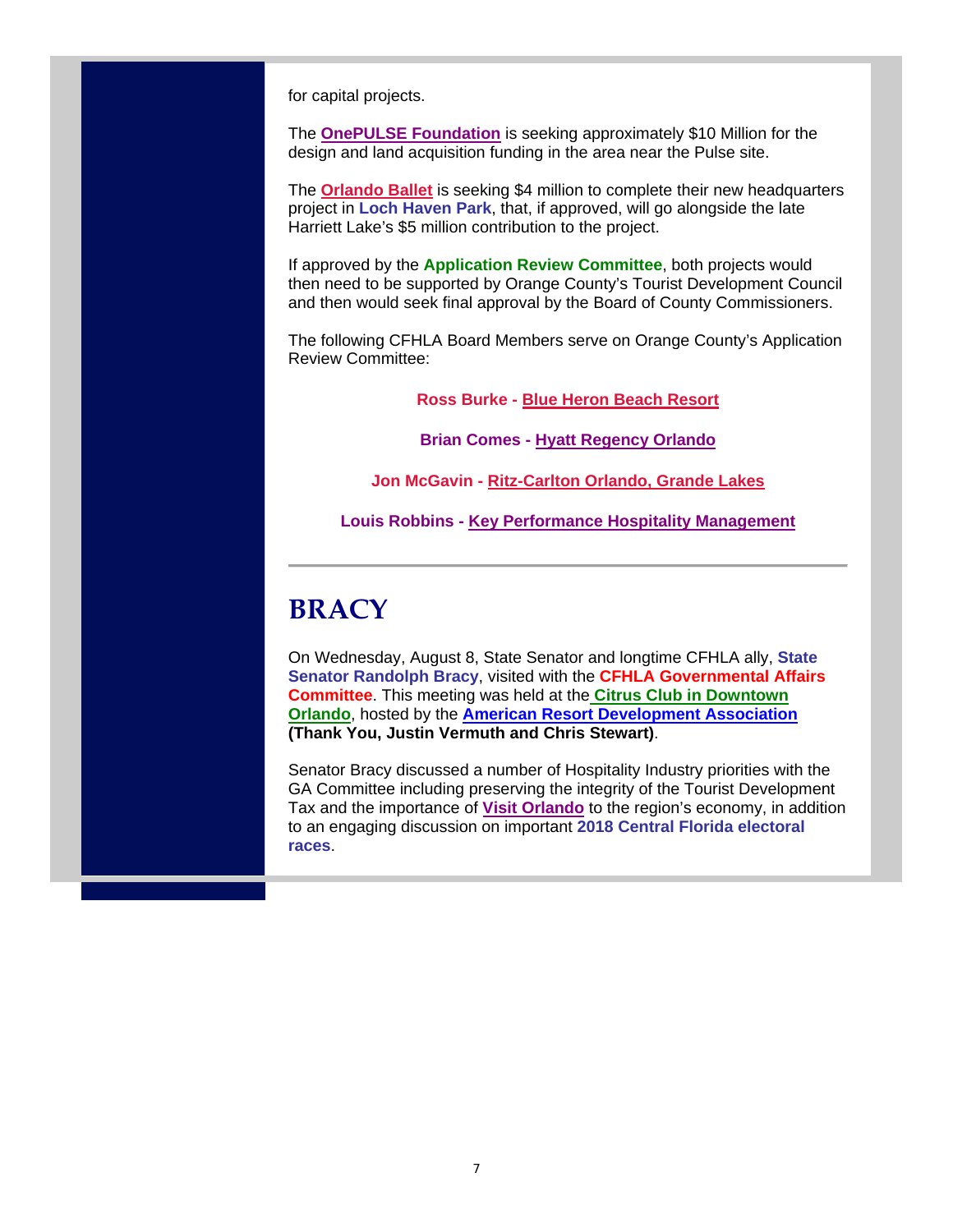

CFHLA Board Member Jon McGavin, General Manager of the Ritz-Carlton Orlando, Grande Lakes, State Senator Randolph Bracy and CFHLA Board Chairman Fred Sawyers, Complex General Manager of the Walt Disney World Swan and Dolphin Resort

The next CFHLA GA Committee meeting will be held on **Wednesday, September 12.**

## **COFFEE CLUB**

CFHLA Members are invited to a **Friday, September 7 "Coffee Club" meeting** with **State Representative Mike La Rosa** (District 42). This meeting will occur from **8:00AM - 9:00AM** on the 7 at the **CFHLA Offices**.

Representative La Rosa serves as **Chairman of the House Tourism & Gaming Control Subcommittee** and is considered by many as Central Florida's highest-ranking member of the Florida House.

If you are interested in attending, please email **CFHLA Public Policy Director Kevin Craig** at publicpolicy@cfhla.org.

#### **LINKS**

**Below please find news articles relating to the political interests of the Hospitality Industry:**

**Jerry Demings, Teresa Jacobs win in Orange County primary**

**Teresa Jacobs wins Orange County school board chair race**